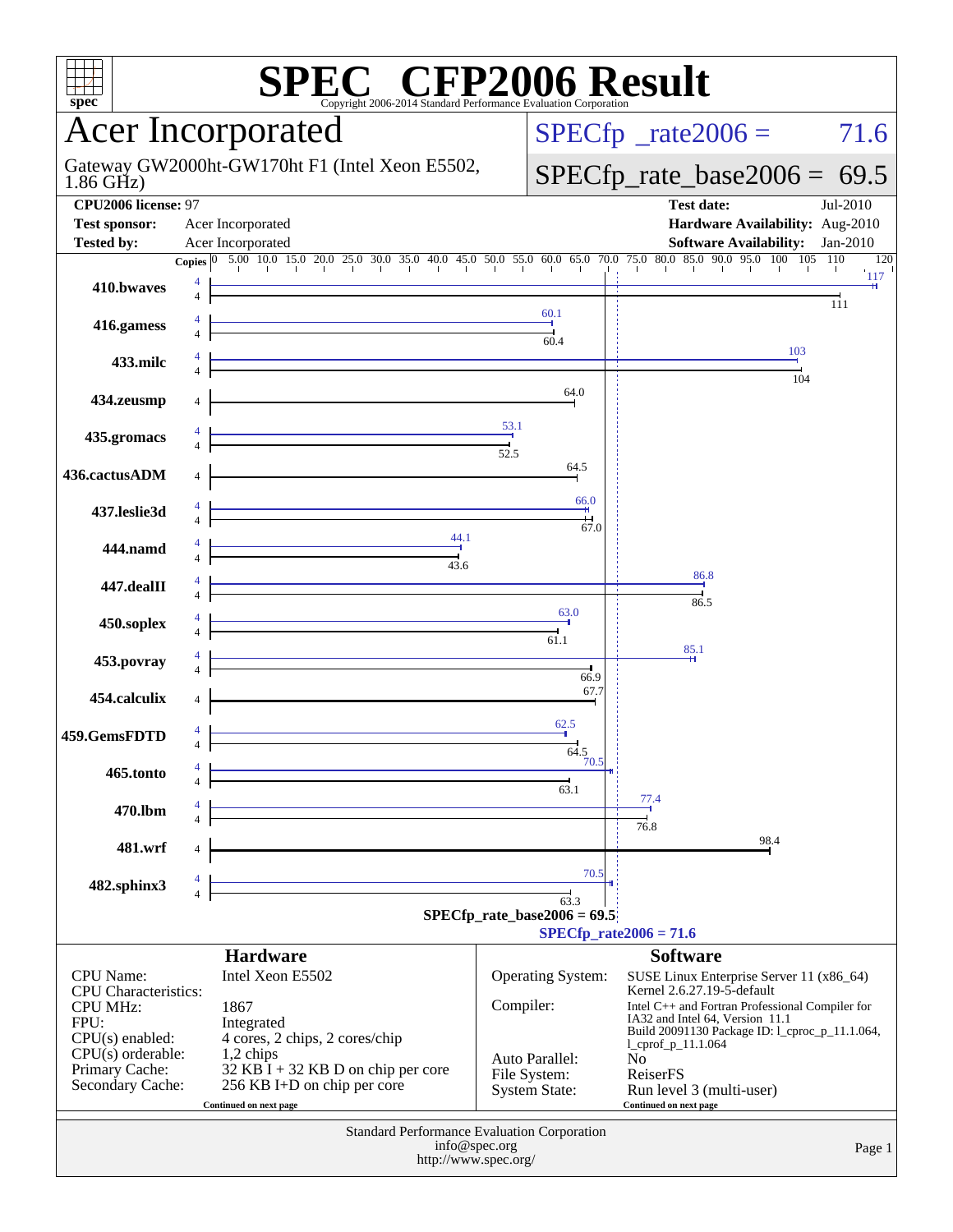

### Acer Incorporated

1.86 GHz) Gateway GW2000ht-GW170ht F1 (Intel Xeon E5502,  $SPECTp_rate2006 = 71.6$ 

### $SPECTp_rate_base2006 = 69.5$

| CPU <sub>2006</sub> license: 97      |                                                                                                               |                                                            | $Jul-2010$<br><b>Test date:</b>             |
|--------------------------------------|---------------------------------------------------------------------------------------------------------------|------------------------------------------------------------|---------------------------------------------|
| <b>Test sponsor:</b>                 | Acer Incorporated                                                                                             |                                                            | Hardware Availability: Aug-2010             |
| <b>Tested by:</b>                    | Acer Incorporated                                                                                             |                                                            | <b>Software Availability:</b><br>$Jan-2010$ |
| L3 Cache:<br>Other Cache:<br>Memory: | $4 \text{ MB I+D}$ on chip per chip<br>None<br>24 GB (6 x 4 GB DDR3-1333 RDIMM, ECC, running<br>at $800MHz$ ) | <b>Base Pointers:</b><br>Peak Pointers:<br>Other Software: | $64$ -bit<br>$32/64$ -bit<br>None           |
| Disk Subsystem:<br>Other Hardware:   | 1 x 1000 GB SATA II, 7200 RPM<br>None                                                                         |                                                            |                                             |

| <b>Results Table</b> |                |                                 |              |                |       |                |              |                         |                      |              |                |              |                |              |
|----------------------|----------------|---------------------------------|--------------|----------------|-------|----------------|--------------|-------------------------|----------------------|--------------|----------------|--------------|----------------|--------------|
|                      | <b>Base</b>    |                                 |              |                |       |                |              | <b>Peak</b>             |                      |              |                |              |                |              |
| <b>Benchmark</b>     | <b>Copies</b>  | <b>Seconds</b>                  | Ratio        | <b>Seconds</b> | Ratio | <b>Seconds</b> | <b>Ratio</b> | <b>Copies</b>           | <b>Seconds</b>       | <b>Ratio</b> | <b>Seconds</b> | <b>Ratio</b> | <b>Seconds</b> | <b>Ratio</b> |
| 410.bwayes           |                | 491                             | 111          | 491            | 111   | <u>491</u>     | 111          |                         | 464                  | 117          | 465            | <b>117</b>   | 467            | 117          |
| 416.gamess           | $\overline{4}$ | 1297                            | 60.4         | 1298           | 60.3  | 1297           | 60.4         | 4                       | 1303                 | 60.1         | 1304           | 60.1         | 1305           | 60.0         |
| $433$ .milc          | $\overline{4}$ | 353                             | 104          | 353            | 104   | 353            | 104          |                         | 356                  | 103          | 356            | 103          | 356            | 103          |
| $434$ . zeusmp       | $\overline{4}$ | 569                             | 64.0         | 569            | 64.0  | 569            | 64.0         |                         | 569                  | 64.0         | 569            | <b>64.0</b>  | 569            | 64.0         |
| 435.gromacs          | $\overline{4}$ | 545                             | 52.4         | 543            | 52.6  | 544            | 52.5         | 4                       | 537                  | 53.1         | 539            | 53.0         | 537            | 53.1         |
| 436.cactusADM        | $\overline{4}$ | 742                             | 64.4         | 741            | 64.5  | 741            | 64.5         | 4                       | 742                  | 64.4         | 741            | 64.5         | 741            | 64.5         |
| 437.leslie3d         | 4              | 559                             | 67.3         | 561            | 67.0  | 570            | 66.0         |                         | 565                  | 66.5         | 570            | 66.0         | 570            | 66.0         |
| 444.namd             | $\overline{4}$ | 736                             | 43.6         | 736            | 43.6  | 736            | 43.6         |                         | <u>728</u>           | 44.1         | 731            | 43.9         | 728            | 44.1         |
| 447.dealII           | $\overline{4}$ | 529                             | 86.5         | 530            | 86.4  | 529            | 86.5         | 4                       | 527                  | 86.8         | 528            | 86.7         | 527            | 86.8         |
| $450$ .soplex        | $\overline{4}$ | 546                             | 61.1         | 546            | 61.1  | 546            | 61.1         | 4                       | <u>529</u>           | 63.0         | 530            | 62.9         | 529            | 63.1         |
| $453$ .povray        | $\overline{4}$ | 318                             | 66.8         | 318            | 66.9  | 318            | 67.0         | 4                       | 252                  | 84.4         | <b>250</b>     | 85.1         | 250            | 85.2         |
| $454$ calculix       | $\overline{4}$ | 487                             | 67.7         | 488            | 67.7  | 488            | 67.6         |                         | 487                  | 67.7         | 488            | 67.7         | 488            | 67.6         |
| 459.GemsFDTD         | $\overline{4}$ | 657                             | 64.6         | 658            | 64.5  | 658            | 64.5         | 4                       | 678                  | 62.6         | 681            | 62.3         | 680            | 62.5         |
| 465.tonto            | 4              | 624                             | 63.1         | 624            | 63.1  | 625            | 63.0         | 4                       | 560                  | 70.3         | 559            | 70.5         | 557            | 70.7         |
| 470.1bm              | 4              | 716                             | 76.8         | 716            | 76.7  | 716            | 76.8         | 4                       | 709                  | 77.5         | 710            | 77.4         | 710            | 77.4         |
| 481.wrf              | $\overline{4}$ | 455                             | 98.3         | 454            | 98.4  | 454            | 98.4         |                         | 455                  | 98.3         | 454            | 98.4         | 454            | 98.4         |
| 482.sphinx3          | $\overline{4}$ | 1233                            | 63.2         | 1230           | 63.4  | 1231           | 63.3         | 4                       | 1110                 | 70.2         | 1106           | 70.5         | 1104           | 70.6         |
| <b>D</b>             | 1.1            | $\cdot$ $\cdot$ $\cdot$ $\cdot$ | $\mathbf{1}$ | 1.1.1          |       |                | $T$ 11       | $1 - 1$<br>$\mathbf{1}$ | $\sim$ $\sim$ $\sim$ |              | $\cdot$        |              |                |              |

Results appear in the [order in which they were run.](http://www.spec.org/auto/cpu2006/Docs/result-fields.html#RunOrder) Bold underlined text [indicates a median measurement.](http://www.spec.org/auto/cpu2006/Docs/result-fields.html#Median)

#### **[Submit Notes](http://www.spec.org/auto/cpu2006/Docs/result-fields.html#SubmitNotes)**

The config file option 'submit' was used. numactl was used to bind copies to the cores

#### **[Operating System Notes](http://www.spec.org/auto/cpu2006/Docs/result-fields.html#OperatingSystemNotes)**

'ulimit -s unlimited' was used to set the stack size to unlimited prior to run

#### **[General Notes](http://www.spec.org/auto/cpu2006/Docs/result-fields.html#GeneralNotes)**

Binaries were compiled on SLES 10 with Binutils 2.18.50.0.7.20080502

 The Acer AW2000h-AW170h F1, Gateway GW2000h-GW170h F1, Acer AW2000ht-AW170ht F1 and Gateway GW2000ht-GW170ht F1 are electronically equivalent.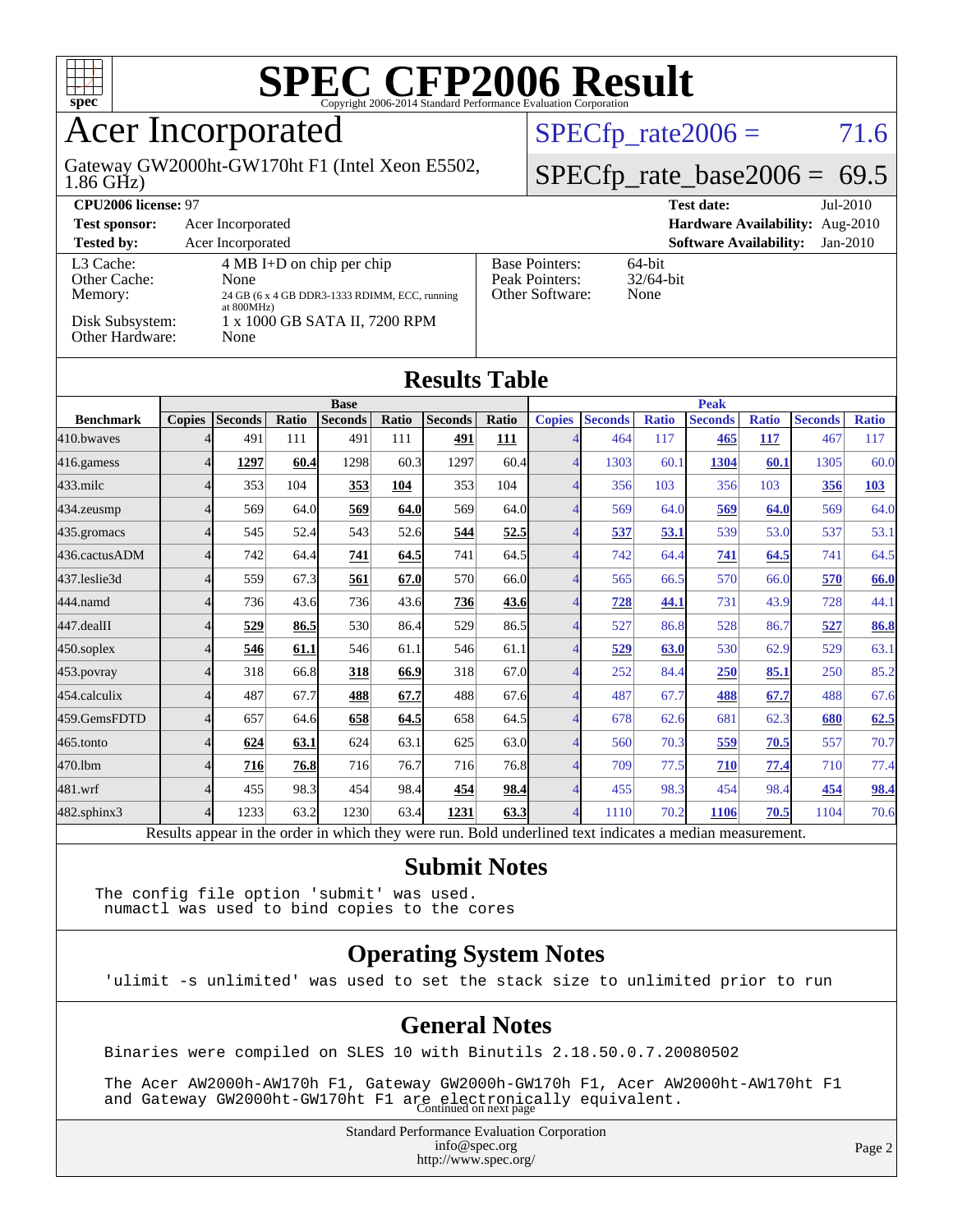

### Acer Incorporated

1.86 GHz) Gateway GW2000ht-GW170ht F1 (Intel Xeon E5502,  $SPECTp_rate2006 = 71.6$ 

#### **[CPU2006 license:](http://www.spec.org/auto/cpu2006/Docs/result-fields.html#CPU2006license)** 97 **[Test date:](http://www.spec.org/auto/cpu2006/Docs/result-fields.html#Testdate)** Jul-2010

**[Test sponsor:](http://www.spec.org/auto/cpu2006/Docs/result-fields.html#Testsponsor)** Acer Incorporated **[Hardware Availability:](http://www.spec.org/auto/cpu2006/Docs/result-fields.html#HardwareAvailability)** Aug-2010

 $SPECTp_rate\_base2006 = 69.5$ 

**[Tested by:](http://www.spec.org/auto/cpu2006/Docs/result-fields.html#Testedby)** Acer Incorporated **[Software Availability:](http://www.spec.org/auto/cpu2006/Docs/result-fields.html#SoftwareAvailability)** Jan-2010

#### **[General Notes \(Continued\)](http://www.spec.org/auto/cpu2006/Docs/result-fields.html#GeneralNotes)**

This result was measured on Gateway GW2000ht-GW170ht F1.

### **[Base Compiler Invocation](http://www.spec.org/auto/cpu2006/Docs/result-fields.html#BaseCompilerInvocation)**

[C benchmarks](http://www.spec.org/auto/cpu2006/Docs/result-fields.html#Cbenchmarks):  $\text{icc}$   $-\text{m64}$ 

[C++ benchmarks:](http://www.spec.org/auto/cpu2006/Docs/result-fields.html#CXXbenchmarks) [icpc -m64](http://www.spec.org/cpu2006/results/res2010q3/cpu2006-20100802-12809.flags.html#user_CXXbase_intel_icpc_64bit_bedb90c1146cab66620883ef4f41a67e)

[Fortran benchmarks](http://www.spec.org/auto/cpu2006/Docs/result-fields.html#Fortranbenchmarks): [ifort -m64](http://www.spec.org/cpu2006/results/res2010q3/cpu2006-20100802-12809.flags.html#user_FCbase_intel_ifort_64bit_ee9d0fb25645d0210d97eb0527dcc06e)

[Benchmarks using both Fortran and C](http://www.spec.org/auto/cpu2006/Docs/result-fields.html#BenchmarksusingbothFortranandC): [icc -m64](http://www.spec.org/cpu2006/results/res2010q3/cpu2006-20100802-12809.flags.html#user_CC_FCbase_intel_icc_64bit_0b7121f5ab7cfabee23d88897260401c) [ifort -m64](http://www.spec.org/cpu2006/results/res2010q3/cpu2006-20100802-12809.flags.html#user_CC_FCbase_intel_ifort_64bit_ee9d0fb25645d0210d97eb0527dcc06e)

### **[Base Portability Flags](http://www.spec.org/auto/cpu2006/Docs/result-fields.html#BasePortabilityFlags)**

| 410.bwaves: -DSPEC CPU LP64                |                                                                |
|--------------------------------------------|----------------------------------------------------------------|
| 416.gamess: -DSPEC_CPU_LP64                |                                                                |
| 433.milc: -DSPEC CPU LP64                  |                                                                |
| 434.zeusmp: -DSPEC_CPU_LP64                |                                                                |
| 435.gromacs: -DSPEC_CPU_LP64 -nofor_main   |                                                                |
| 436.cactusADM: -DSPEC CPU LP64 -nofor main |                                                                |
| 437.leslie3d: -DSPEC CPU LP64              |                                                                |
| 444.namd: -DSPEC CPU LP64                  |                                                                |
| 447.dealII: -DSPEC_CPU LP64                |                                                                |
| 450.soplex: -DSPEC_CPU_LP64                |                                                                |
| 453.povray: -DSPEC_CPU_LP64                |                                                                |
| 454.calculix: -DSPEC CPU LP64 -nofor main  |                                                                |
| 459.GemsFDTD: -DSPEC_CPU LP64              |                                                                |
| 465.tonto: -DSPEC CPU LP64                 |                                                                |
| 470.1bm: - DSPEC CPU LP64                  |                                                                |
|                                            | 481.wrf: -DSPEC_CPU_LP64 -DSPEC_CPU_CASE_FLAG -DSPEC_CPU_LINUX |
| 482.sphinx3: -DSPEC CPU LP64               |                                                                |

### **[Base Optimization Flags](http://www.spec.org/auto/cpu2006/Docs/result-fields.html#BaseOptimizationFlags)**

[C benchmarks](http://www.spec.org/auto/cpu2006/Docs/result-fields.html#Cbenchmarks): [-xSSE4.2](http://www.spec.org/cpu2006/results/res2010q3/cpu2006-20100802-12809.flags.html#user_CCbase_f-xSSE42_f91528193cf0b216347adb8b939d4107) [-ipo](http://www.spec.org/cpu2006/results/res2010q3/cpu2006-20100802-12809.flags.html#user_CCbase_f-ipo) [-O3](http://www.spec.org/cpu2006/results/res2010q3/cpu2006-20100802-12809.flags.html#user_CCbase_f-O3) [-no-prec-div](http://www.spec.org/cpu2006/results/res2010q3/cpu2006-20100802-12809.flags.html#user_CCbase_f-no-prec-div) [-static](http://www.spec.org/cpu2006/results/res2010q3/cpu2006-20100802-12809.flags.html#user_CCbase_f-static) [C++ benchmarks:](http://www.spec.org/auto/cpu2006/Docs/result-fields.html#CXXbenchmarks) [-xSSE4.2](http://www.spec.org/cpu2006/results/res2010q3/cpu2006-20100802-12809.flags.html#user_CXXbase_f-xSSE42_f91528193cf0b216347adb8b939d4107) [-ipo](http://www.spec.org/cpu2006/results/res2010q3/cpu2006-20100802-12809.flags.html#user_CXXbase_f-ipo) [-O3](http://www.spec.org/cpu2006/results/res2010q3/cpu2006-20100802-12809.flags.html#user_CXXbase_f-O3) [-no-prec-div](http://www.spec.org/cpu2006/results/res2010q3/cpu2006-20100802-12809.flags.html#user_CXXbase_f-no-prec-div) [-static](http://www.spec.org/cpu2006/results/res2010q3/cpu2006-20100802-12809.flags.html#user_CXXbase_f-static)

[Fortran benchmarks](http://www.spec.org/auto/cpu2006/Docs/result-fields.html#Fortranbenchmarks): [-xSSE4.2](http://www.spec.org/cpu2006/results/res2010q3/cpu2006-20100802-12809.flags.html#user_FCbase_f-xSSE42_f91528193cf0b216347adb8b939d4107) [-ipo](http://www.spec.org/cpu2006/results/res2010q3/cpu2006-20100802-12809.flags.html#user_FCbase_f-ipo) [-O3](http://www.spec.org/cpu2006/results/res2010q3/cpu2006-20100802-12809.flags.html#user_FCbase_f-O3) [-no-prec-div](http://www.spec.org/cpu2006/results/res2010q3/cpu2006-20100802-12809.flags.html#user_FCbase_f-no-prec-div) [-static](http://www.spec.org/cpu2006/results/res2010q3/cpu2006-20100802-12809.flags.html#user_FCbase_f-static)

Continued on next page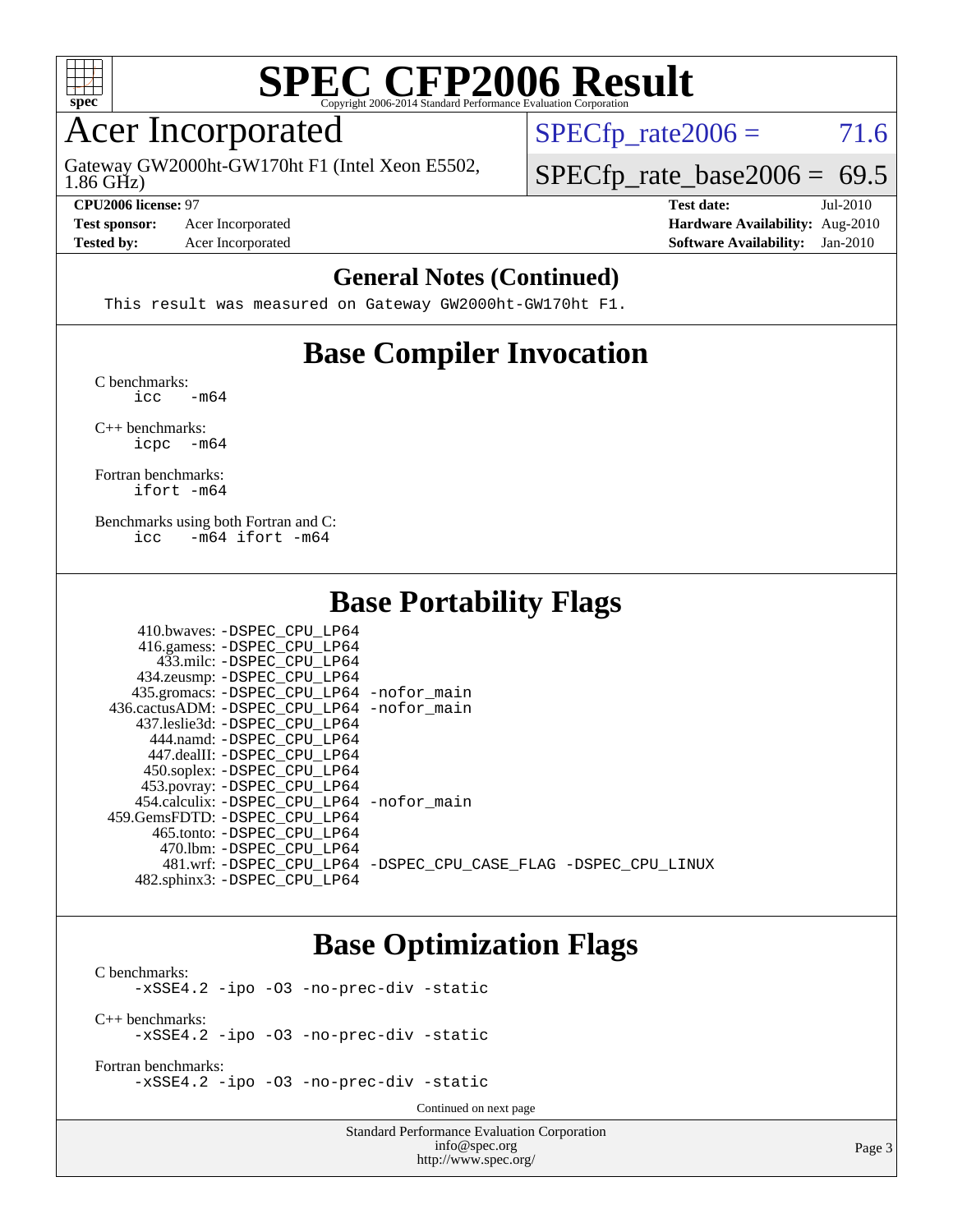

### Acer Incorporated

1.86 GHz) Gateway GW2000ht-GW170ht F1 (Intel Xeon E5502,  $SPECTp\_rate2006 = 71.6$ 

 $SPECTp_rate\_base2006 = 69.5$ 

**[Test sponsor:](http://www.spec.org/auto/cpu2006/Docs/result-fields.html#Testsponsor)** Acer Incorporated **[Hardware Availability:](http://www.spec.org/auto/cpu2006/Docs/result-fields.html#HardwareAvailability)** Aug-2010

**[CPU2006 license:](http://www.spec.org/auto/cpu2006/Docs/result-fields.html#CPU2006license)** 97 **[Test date:](http://www.spec.org/auto/cpu2006/Docs/result-fields.html#Testdate)** Jul-2010 **[Tested by:](http://www.spec.org/auto/cpu2006/Docs/result-fields.html#Testedby)** Acer Incorporated **[Software Availability:](http://www.spec.org/auto/cpu2006/Docs/result-fields.html#SoftwareAvailability)** Jan-2010

### **[Base Optimization Flags \(Continued\)](http://www.spec.org/auto/cpu2006/Docs/result-fields.html#BaseOptimizationFlags)**

[Benchmarks using both Fortran and C](http://www.spec.org/auto/cpu2006/Docs/result-fields.html#BenchmarksusingbothFortranandC):

[-xSSE4.2](http://www.spec.org/cpu2006/results/res2010q3/cpu2006-20100802-12809.flags.html#user_CC_FCbase_f-xSSE42_f91528193cf0b216347adb8b939d4107) [-ipo](http://www.spec.org/cpu2006/results/res2010q3/cpu2006-20100802-12809.flags.html#user_CC_FCbase_f-ipo) [-O3](http://www.spec.org/cpu2006/results/res2010q3/cpu2006-20100802-12809.flags.html#user_CC_FCbase_f-O3) [-no-prec-div](http://www.spec.org/cpu2006/results/res2010q3/cpu2006-20100802-12809.flags.html#user_CC_FCbase_f-no-prec-div) [-static](http://www.spec.org/cpu2006/results/res2010q3/cpu2006-20100802-12809.flags.html#user_CC_FCbase_f-static)

### **[Peak Compiler Invocation](http://www.spec.org/auto/cpu2006/Docs/result-fields.html#PeakCompilerInvocation)**

[C benchmarks \(except as noted below\)](http://www.spec.org/auto/cpu2006/Docs/result-fields.html#Cbenchmarksexceptasnotedbelow):<br> $\frac{1}{\text{CC}}$  -m64  $-m64$ 

482.sphinx3: [icc -m32](http://www.spec.org/cpu2006/results/res2010q3/cpu2006-20100802-12809.flags.html#user_peakCCLD482_sphinx3_intel_icc_32bit_a6a621f8d50482236b970c6ac5f55f93)

[C++ benchmarks \(except as noted below\):](http://www.spec.org/auto/cpu2006/Docs/result-fields.html#CXXbenchmarksexceptasnotedbelow) [icpc -m64](http://www.spec.org/cpu2006/results/res2010q3/cpu2006-20100802-12809.flags.html#user_CXXpeak_intel_icpc_64bit_bedb90c1146cab66620883ef4f41a67e)

450.soplex: [icpc -m32](http://www.spec.org/cpu2006/results/res2010q3/cpu2006-20100802-12809.flags.html#user_peakCXXLD450_soplex_intel_icpc_32bit_4e5a5ef1a53fd332b3c49e69c3330699)

[Fortran benchmarks](http://www.spec.org/auto/cpu2006/Docs/result-fields.html#Fortranbenchmarks): [ifort -m64](http://www.spec.org/cpu2006/results/res2010q3/cpu2006-20100802-12809.flags.html#user_FCpeak_intel_ifort_64bit_ee9d0fb25645d0210d97eb0527dcc06e)

[Benchmarks using both Fortran and C](http://www.spec.org/auto/cpu2006/Docs/result-fields.html#BenchmarksusingbothFortranandC): [icc -m64](http://www.spec.org/cpu2006/results/res2010q3/cpu2006-20100802-12809.flags.html#user_CC_FCpeak_intel_icc_64bit_0b7121f5ab7cfabee23d88897260401c) [ifort -m64](http://www.spec.org/cpu2006/results/res2010q3/cpu2006-20100802-12809.flags.html#user_CC_FCpeak_intel_ifort_64bit_ee9d0fb25645d0210d97eb0527dcc06e)

### **[Peak Portability Flags](http://www.spec.org/auto/cpu2006/Docs/result-fields.html#PeakPortabilityFlags)**

 410.bwaves: [-DSPEC\\_CPU\\_LP64](http://www.spec.org/cpu2006/results/res2010q3/cpu2006-20100802-12809.flags.html#suite_peakPORTABILITY410_bwaves_DSPEC_CPU_LP64) 416.gamess: [-DSPEC\\_CPU\\_LP64](http://www.spec.org/cpu2006/results/res2010q3/cpu2006-20100802-12809.flags.html#suite_peakPORTABILITY416_gamess_DSPEC_CPU_LP64) 433.milc: [-DSPEC\\_CPU\\_LP64](http://www.spec.org/cpu2006/results/res2010q3/cpu2006-20100802-12809.flags.html#suite_peakPORTABILITY433_milc_DSPEC_CPU_LP64) 434.zeusmp: [-DSPEC\\_CPU\\_LP64](http://www.spec.org/cpu2006/results/res2010q3/cpu2006-20100802-12809.flags.html#suite_peakPORTABILITY434_zeusmp_DSPEC_CPU_LP64) 435.gromacs: [-DSPEC\\_CPU\\_LP64](http://www.spec.org/cpu2006/results/res2010q3/cpu2006-20100802-12809.flags.html#suite_peakPORTABILITY435_gromacs_DSPEC_CPU_LP64) [-nofor\\_main](http://www.spec.org/cpu2006/results/res2010q3/cpu2006-20100802-12809.flags.html#user_peakLDPORTABILITY435_gromacs_f-nofor_main) 436.cactusADM: [-DSPEC\\_CPU\\_LP64](http://www.spec.org/cpu2006/results/res2010q3/cpu2006-20100802-12809.flags.html#suite_peakPORTABILITY436_cactusADM_DSPEC_CPU_LP64) [-nofor\\_main](http://www.spec.org/cpu2006/results/res2010q3/cpu2006-20100802-12809.flags.html#user_peakLDPORTABILITY436_cactusADM_f-nofor_main) 437.leslie3d: [-DSPEC\\_CPU\\_LP64](http://www.spec.org/cpu2006/results/res2010q3/cpu2006-20100802-12809.flags.html#suite_peakPORTABILITY437_leslie3d_DSPEC_CPU_LP64) 444.namd: [-DSPEC\\_CPU\\_LP64](http://www.spec.org/cpu2006/results/res2010q3/cpu2006-20100802-12809.flags.html#suite_peakPORTABILITY444_namd_DSPEC_CPU_LP64) 447.dealII: [-DSPEC\\_CPU\\_LP64](http://www.spec.org/cpu2006/results/res2010q3/cpu2006-20100802-12809.flags.html#suite_peakPORTABILITY447_dealII_DSPEC_CPU_LP64) 453.povray: [-DSPEC\\_CPU\\_LP64](http://www.spec.org/cpu2006/results/res2010q3/cpu2006-20100802-12809.flags.html#suite_peakPORTABILITY453_povray_DSPEC_CPU_LP64) 454.calculix: [-DSPEC\\_CPU\\_LP64](http://www.spec.org/cpu2006/results/res2010q3/cpu2006-20100802-12809.flags.html#suite_peakPORTABILITY454_calculix_DSPEC_CPU_LP64) [-nofor\\_main](http://www.spec.org/cpu2006/results/res2010q3/cpu2006-20100802-12809.flags.html#user_peakLDPORTABILITY454_calculix_f-nofor_main) 459.GemsFDTD: [-DSPEC\\_CPU\\_LP64](http://www.spec.org/cpu2006/results/res2010q3/cpu2006-20100802-12809.flags.html#suite_peakPORTABILITY459_GemsFDTD_DSPEC_CPU_LP64) 465.tonto: [-DSPEC\\_CPU\\_LP64](http://www.spec.org/cpu2006/results/res2010q3/cpu2006-20100802-12809.flags.html#suite_peakPORTABILITY465_tonto_DSPEC_CPU_LP64) 470.lbm: [-DSPEC\\_CPU\\_LP64](http://www.spec.org/cpu2006/results/res2010q3/cpu2006-20100802-12809.flags.html#suite_peakPORTABILITY470_lbm_DSPEC_CPU_LP64) 481.wrf: [-DSPEC\\_CPU\\_LP64](http://www.spec.org/cpu2006/results/res2010q3/cpu2006-20100802-12809.flags.html#suite_peakPORTABILITY481_wrf_DSPEC_CPU_LP64) [-DSPEC\\_CPU\\_CASE\\_FLAG](http://www.spec.org/cpu2006/results/res2010q3/cpu2006-20100802-12809.flags.html#b481.wrf_peakCPORTABILITY_DSPEC_CPU_CASE_FLAG) [-DSPEC\\_CPU\\_LINUX](http://www.spec.org/cpu2006/results/res2010q3/cpu2006-20100802-12809.flags.html#b481.wrf_peakCPORTABILITY_DSPEC_CPU_LINUX)

### **[Peak Optimization Flags](http://www.spec.org/auto/cpu2006/Docs/result-fields.html#PeakOptimizationFlags)**

[C benchmarks](http://www.spec.org/auto/cpu2006/Docs/result-fields.html#Cbenchmarks):

Continued on next page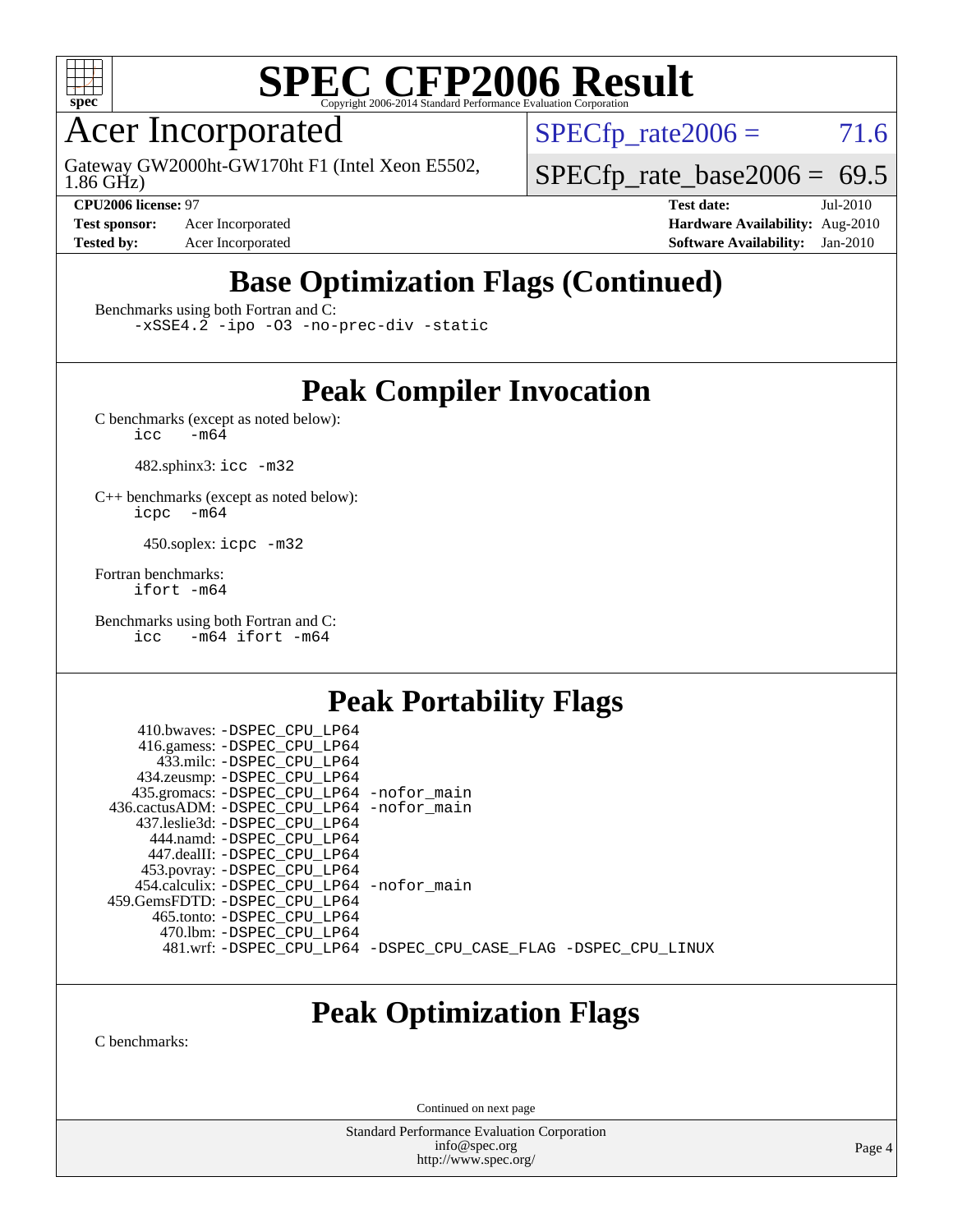

Acer Incorporated

1.86 GHz) Gateway GW2000ht-GW170ht F1 (Intel Xeon E5502,  $SPECTp_rate2006 = 71.6$ 

[SPECfp\\_rate\\_base2006 =](http://www.spec.org/auto/cpu2006/Docs/result-fields.html#SPECfpratebase2006) 69.5

**[Tested by:](http://www.spec.org/auto/cpu2006/Docs/result-fields.html#Testedby)** Acer Incorporated **[Software Availability:](http://www.spec.org/auto/cpu2006/Docs/result-fields.html#SoftwareAvailability)** Jan-2010

**[CPU2006 license:](http://www.spec.org/auto/cpu2006/Docs/result-fields.html#CPU2006license)** 97 **[Test date:](http://www.spec.org/auto/cpu2006/Docs/result-fields.html#Testdate)** Jul-2010 **[Test sponsor:](http://www.spec.org/auto/cpu2006/Docs/result-fields.html#Testsponsor)** Acer Incorporated **[Hardware Availability:](http://www.spec.org/auto/cpu2006/Docs/result-fields.html#HardwareAvailability)** Aug-2010

### **[Peak Optimization Flags \(Continued\)](http://www.spec.org/auto/cpu2006/Docs/result-fields.html#PeakOptimizationFlags)**

|                                      | $433 \text{.}$ milc: $-xSSE4$ . $2(pass 2)$ -prof-gen $(pass 1)$ -ipo $(pass 2)$ -03 $(pass 2)$<br>$-no-prec-div(pass 2) -static(pass 2) -prof-use(pass 2)$<br>-fno-alias -opt-prefetch                                    |  |  |
|--------------------------------------|----------------------------------------------------------------------------------------------------------------------------------------------------------------------------------------------------------------------------|--|--|
|                                      | $470.$ Ibm: $-xSSE4$ . $2(pass 2)$ $-prof-gen(pass 1)$ $-ipo(pass 2)$ $-03(pass 2)$<br>-no-prec-div(pass 2) -static(pass 2) -prof-use(pass 2)<br>-opt-malloc-options=3 -ansi-alias -auto-ilp32                             |  |  |
|                                      | 482.sphinx3: -xSSE4.2 -ipo -03 -no-prec-div -static -unroll2                                                                                                                                                               |  |  |
| $C++$ benchmarks:                    |                                                                                                                                                                                                                            |  |  |
|                                      | 444.namd: $-xSSE4$ . 2(pass 2) $-prof-gen(pass 1) -ipo(pass 2) -O3(pass 2)$<br>-no-prec-div(pass 2) -static(pass 2) -prof-use(pass 2)<br>-fno-alias -auto-ilp32                                                            |  |  |
|                                      | $447$ .dealII: $-xSSE4$ . 2(pass 2) $-prof-gen(pass 1) -ipo(pass 2) -03(pass 2)$<br>$-no-prec-div(pass 2) -static(pass 2) -prof-use(pass 2)$<br>-unroll2 -ansi-alias -scalar-rep-                                          |  |  |
|                                      | $450.\text{soplex: } -x\text{SSE4}.2(\text{pass 2}) - \text{prof-gen}(\text{pass 1}) - \text{ipo}(\text{pass 2}) - 03(\text{pass 2})$<br>$-no-prec-div(pass 2) -static(pass 2) -prof-use(pass 2)$<br>-opt-malloc-options=3 |  |  |
|                                      | $453.$ povray: $-xSSE4.2(pass 2) -prof-gen(pass 1) -ipo(pass 2) -03(pass 2)$<br>$-no-prec-div(pass 2) -static(pass 2) -prof-use(pass 2)$<br>-unroll4 -ansi-alias                                                           |  |  |
| Fortran benchmarks:                  |                                                                                                                                                                                                                            |  |  |
|                                      | 410.bwaves: -xSSE4.2 -ipo -03 -no-prec-div -static -opt-prefetch                                                                                                                                                           |  |  |
|                                      | 416.gamess: $-xSSE4$ . 2(pass 2) $-prof-gen(pass 1) -ipo(pass 2) -O3(pass 2)$<br>$-no-prec-div(pass 2) -static(pass 2) -prof-use(pass 2)$<br>-unroll2 -Ob0 -ansi-alias -scalar-rep-                                        |  |  |
|                                      | $434$ .zeusmp: basepeak = yes                                                                                                                                                                                              |  |  |
|                                      | 437.leslie3d: -xSSE4.2 -ipo -03 -no-prec-div -static                                                                                                                                                                       |  |  |
|                                      | $459. \text{GemsFDTD: } -x \text{SSE4}.2(\text{pass 2}) - \text{prof-gen(pass 1)} - \text{ipo(pass 2)} -03(\text{pass 2})$<br>$-no-prec-div(pass 2) -static(pass 2) -prof-use(pass 2)$<br>-unroll2 -Ob0                    |  |  |
|                                      | 465.tonto: -xSSE4.2(pass 2) -prof-gen(pass 1) -ipo(pass 2) -03(pass 2)<br>-no-prec-div(pass 2) -static(pass 2) -prof-use(pass 2)<br>-unroll4 -auto -inline-calloc -opt-malloc-options=3                                    |  |  |
| Benchmarks using both Fortran and C: |                                                                                                                                                                                                                            |  |  |
|                                      | Continued on next page                                                                                                                                                                                                     |  |  |
|                                      |                                                                                                                                                                                                                            |  |  |